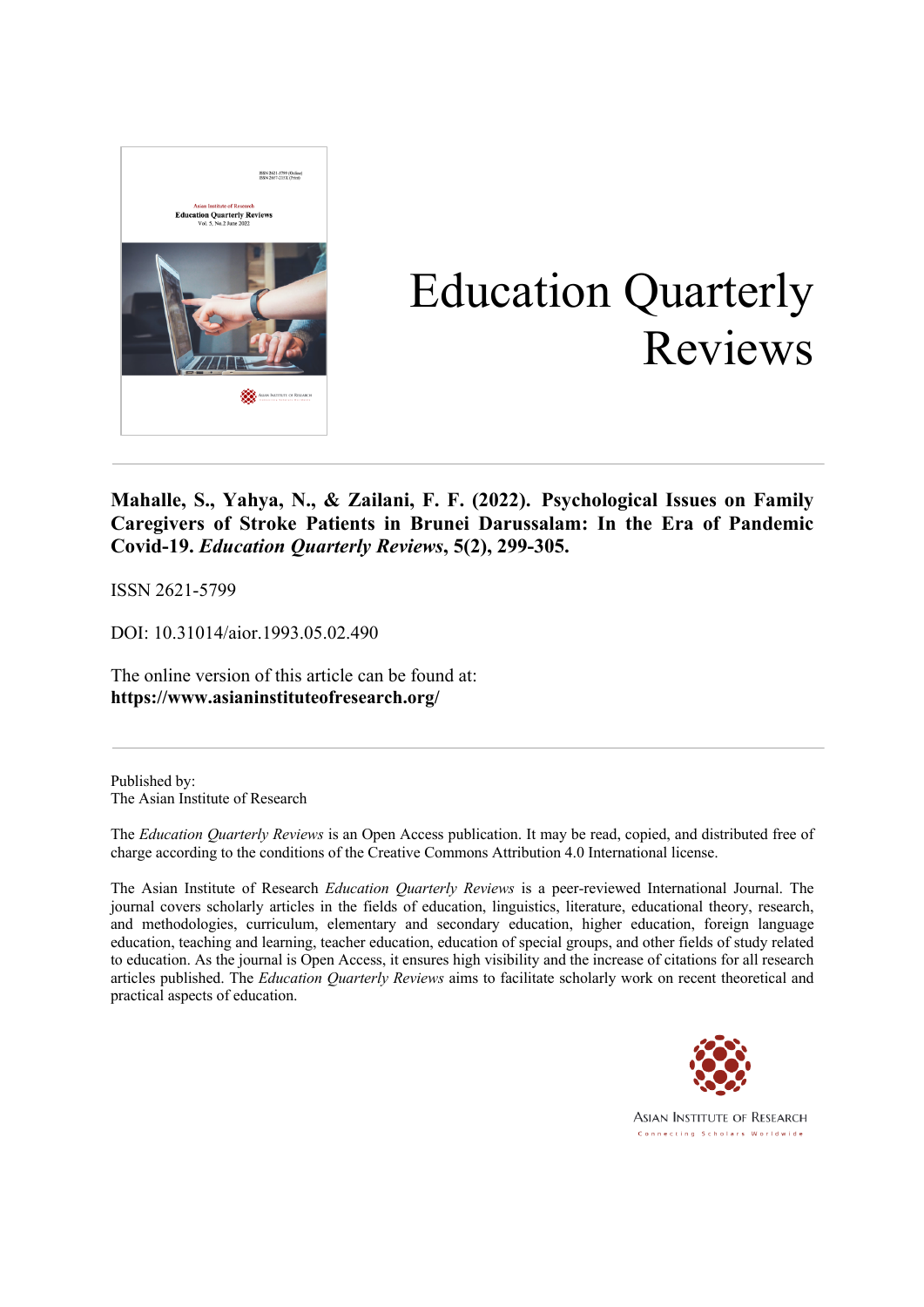

# Psychological Issues on Family Caregivers of Stroke Patients in Brunei Darussalam: In the Era of Pandemic Covid-19

Salwa Mahalle<sup>1</sup>, Nordiyana Yahya<sup>2</sup>, Fifi Faulina Zailani<sup>3</sup>

1,2,3 Sultan Hassanal Bolkiah Institute of Education, Universiti Brunei Darussalam

Correspondence : Salwa Mahalle, Sultan Hassanal Bolkiah Institute of Education, Universiti Brunei Darussalam, Brunei. Email : salwa.mahalle@ubd.edu.bn

#### **Abstract**

Family caregivers play an important role in providing main support for family members with a disability in order for them to function normally in their everyday life. The main goal of this research study is to promote psychological health awareness of stroke family caregivers in Brunei Darussalam, especially during the pandemic of Covid-19. This study concentrated particularly on long-term family caregivers who provide care to stroke family members who were severely affected by the disease that caused them to heavily depended on their family caretakers. This qualitative research involves interviewing 8 locals participants using snowballing sampling and a thematic analysis approach that investigate thoroughly the challenges and identifies the needs required by family caregivers in Brunei. The findings of the study discovered that all family caregivers experience psychological issues such as 'Depression' and 'Stress' and are in need of family support and self-care to reduce challenges they experience such as emotional exhaustion, physical problem, sleep deprivation, financial issues, and accessibility to basic needs in caregiving.

**Keywords:** Caretaker, Stroke Patients, Psychological Issues

#### **1. Introduction**

This research study focuses on the mental health wellbeing of family caregivers of Stroke patients in Brunei Darussalam. A stroke is a form of chronic disease that is caused by a lack of oxygen due to the blockage of blood flow to the brain (American Psychological Association, 2010). According to the World Health Organization, stroke is one of the main causes of death worldwide aside from heart disease, cancer, and Diabetes. There are more than 300 people experience a stroke in Brunei Darussalam and the majority of these individuals are aged 65 years old and above (Anuar Rambli, 2017). Two-thirds of these individuals with stroke claimed to be non-recoverable, meaning they will lose their self-ability to function normally in their everyday lives, hence, the need for ongoing support from their family members who are expected to take the role of a caregiver. Family caregivers also referred as informal carers (Payne, Smith, & Dean, 1999) act as a backbone for stroke patients, as they are expected to be the main source of support for an individual that lost their ability to carry out their normal or everyday routine. Having said that, Bakas and Commiskey (2021) asserted that family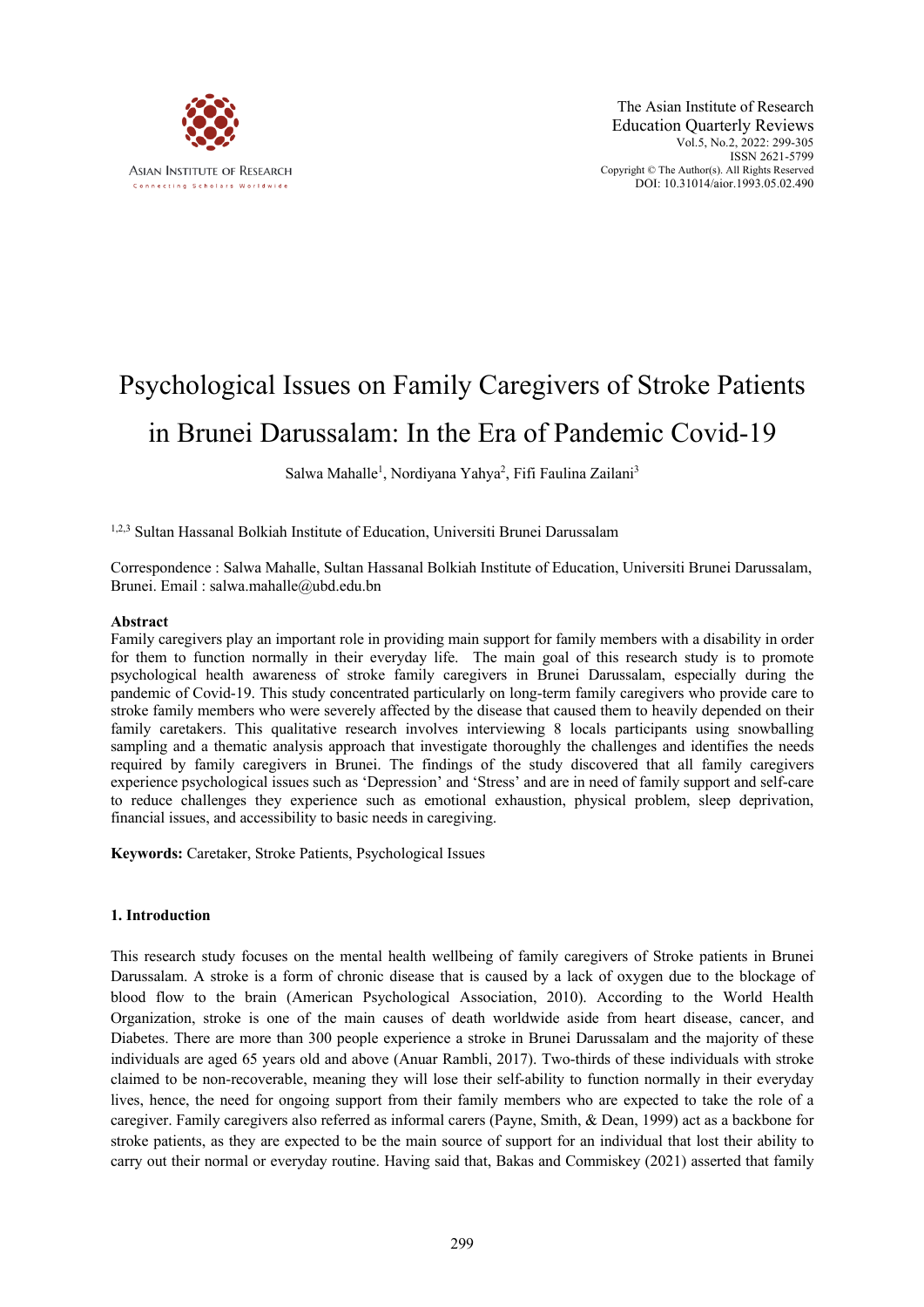caregivers are often found to lack essential skills in terms of caregiving such as lack of knowledge and training, and access to required services and resources which makes caregiving not easy for many.

By definition, caregiving is often observed as a process of activities and responsibilities to be carried out to meet the physical needs of patients whilst providing them with emotional, social, and financial support (Gorgulu, Polat, Kahraman, Ozen, & Arslan, 2016). The act of caregiving almost seems to be part of one's job as it usually entails long time commitment and multiple responsibilities particularly for patients who needs long-term care (Tsai, Yip, Tai, Lou, 2015). The transition to long-term care happens when the caregivers' care needs are found to exceed the family caregiver's capacities (Anderson, Parmar, Dobbs, & Tian, 2021). Usually stroke survivors require long-term caring due to the pervasive physical immobility which leads to high dependency on caregivers.

There has been a substantial amount of research studies conducted to examine the effects or impacts of longterm caregiving with caregivers of stroke patients over the decades. Previous studies have examined impacts on the well-being of the longtime caregivers of stroke patients in terms of physical and mental health (Saban, Serwood, DeVon ad Hynes, 2010; Salter, Zettler, Foley, & Teasell, 2010), emotional and psychological stability (Han & Haley, 1999; Menon, Salini, Habeeba, Conjeevaram, & Munisusmitha, 2017), self-confidence and efficacy and how they perceived their role as caregivers (Sheth, Lorig, Stewart, Parodi, & Ritter, 2021). It has been reported that inevitable long depression, poor quality of social life, as well as persistent health problems are adverse effects experienced by caregivers of long-time stroke patients.

The recent event which witnessed the Covid-19 pandemic has certainly led to changes in people's lives. For caregivers of long-term patients, the changes may mean intensifying the hardship of caregiving on their existing conditions of their wellbeing. An inevitable surge of studies cropped up in the literature amidst the pandemic examining the kinds of problems and challenges faced by the caregivers of patients with life-long conditions (for example, dementia – Harris & Titler, 2021; Rainero, Bruni, Marra, Cagnin, Bonanni, Cupidi et al., 2021; cancer – Zeng, Cao, Zhao, Li, & Hou, 2021). Anderson and colleagues (2021) conducted a study with 604 family caregivers in the province of Alberta, Canada reported that the pandemic had affected the participants' emotional stability and mental health. The findings found that the caregivers were either feeling overwhelmed in taking care of their sick family members at home or felt anxious or worried when they were restricted from caring for their sick family members in health or care centers.

#### *1.1. Studies on the impacts of family caregiving on stroke patients during the pandemic*

Despite the limited studies reporting on caregivers of stroke patients found in the literature, there has been only quite a handful reporting on the impacts of covid-19 on the caregiving of stroke patients and certainly, not many that examine the psychological impacts (for example; Lee, Tsang, Yang, Kwok, Lou & Lau, 2021; Sutter-Leve, Passint, Ness, & Rindflesch, 2021), and on the kinds of provisions for psychological support interventions for caregivers (see Bertuzzi, Semonella, Bruno, Manna, Edbrook, et al., 2021 for review).

A study conducted by Lee et al. (2021) with 25 stroke patients' family caregivers in Hong Kong reported that the caregivers who had taken care of the patients for more than a month during the pandemic, experienced an additional workload in caring for the patients since the patients would have to spend more time at home instead of at care-centers which were closed during the pandemic. The additional workload and 24-hour care at home are observed as major determinants of stressful life that affect the relationship of the family caregiver with the patients leading to an increase of inevitable physical harm and verbal abuse. The study also revealed that the caregivers experienced 'worsened physical and psychological wellbeing because of increases in care burden with simultaneously reduced formal and informal support' (p. 1407). In terms of psychological wellbeing, the study reported that the caregivers expressed their frustration and anger when performing care tasks resulting in unwarranted stress and burnout. Apart from the stress from taking care of the patients, the caregivers indicated that they were also worried about getting infected by the diseases which might deter them from playing their roles as caregivers to the patients who are often their immediate family members. The study also pointed out the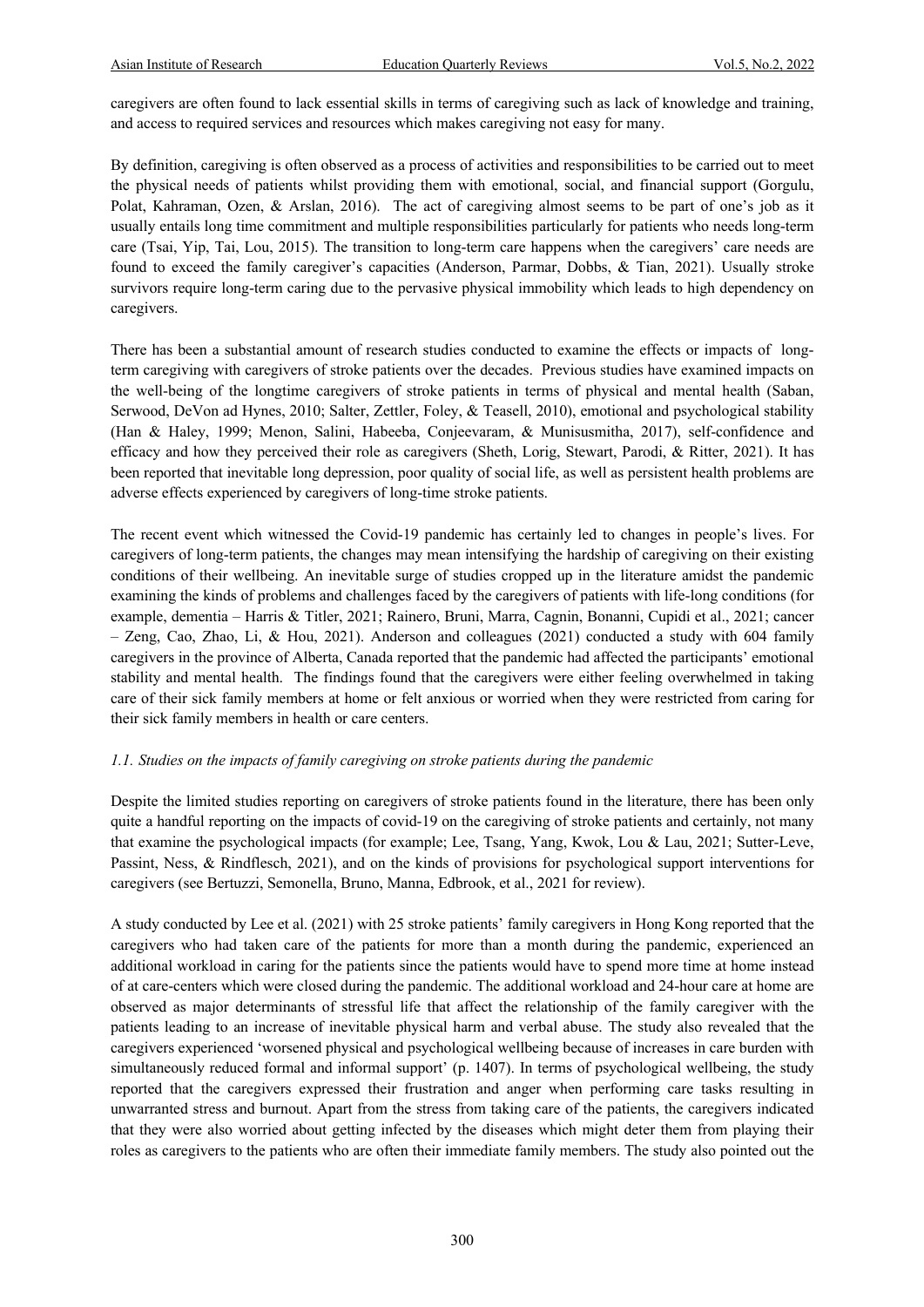need for effective measures to address psychological distress such as providing support such as 'cognitive behavioral therapy, psychoeducation, and counseling' (p. 1412).

Sutter et al. (2021) conducted a study with 11 caregivers of newly acquired stroke patients in the USA. The qualitative study examined the stress level of the family caregivers and how Covid-19 impacted the experience of the family caregivers of patients with newly-acquired stroke who were confined in an inpatient rehabilitation setting. The findings revealed that the increase in the stress level of the family caregivers was resulted from not being able to know about their ill family member who was not under their care, fear of recurrent stroke and safety following discharge home, not being able to receive frequent updates from the rehab centers as well as not being able to communicate with their ill family member who suffered from speech or cognitive impairment due to stroke. The study also underscored alternatives measures to ensure the direct involvement of the caregivers in the caring of the stroke patients.

From the studies mentioned here, psychological issues during the pandemic can be identified under the circumstances of direct involvement of the family caregivers in caring for the stroke patients at home and the failure to find time for themselves. On the other hand, the absence of direct contact or involvement in caregiving is shown to lead to emotional problems.

The consequences of stroke do not only affect individuals that suffered from it, studies have also shown that they put significant impacts and changes on the lives of the family caregivers even during the era of pandemic Covid-19 where the pressure faced by the patients as well as by the family caregivers would heighten. Although some individuals may experience positive outcome in handling stroke patients, scholars such as Muller-Kluits et al. (2018), Adelman et al. (2014) and Kurtz et al. (2004) argue otherwise, these scholars found that the illness increase burdensome and intensified the levels of stress towards family caregivers. With long hours of caregiving and overwhelming effort dedicated to managing and support stroke patients, it is undoubtedly that caregivers are more likely to be at risk for psychological distress. This qualitative research study will explore thoroughly on the challenges faced, strategies used and requirements needed to improve the lives of family caregivers of stroke patients.

The main aim of this research study is to promote the psychological health awareness of stroke family caregivers. To achieve the main goal of this study below are the listed objectives:

- To identify the issues faced by stroke family caregivers by conducting a semi-structure interviews.
- To recognize the experiences and coping mechanisms used by family caregivers when dealing with psychological issues for example, stress, anxiety and depression.
- To explore what are the needs and recommendations suggested by family caretakers with the purpose of providing helpful information for readers, especially family caregivers whom are dealing with psychological problems.

# **2. Method**

The research methods that were used to conduct this research study a qualitative-based design with descriptive phenomenology approach using semi-structure interviews. Descriptive phenomenology methods are commonly used to collect data in social science studies mainly in medical and health research areas (Davidsen, 2013).

#### *2.1 Participants and Research Sampling*

There are a total of six participants, three males and three females who were recruited using snowballing sampling. This research study requires family caregivers that have been giving care to stroke patients for more than 3 years, this is due to the long-term caregiving experience of the family caregivers. On the other hand, professional caregivers such as nurses, doctors, therapists, teachers, and specially trained volunteers will not be included in this study, mainly because the study focuses on non-paid and non-health professional family caregivers who provide daily care to stroke patients at their own residence.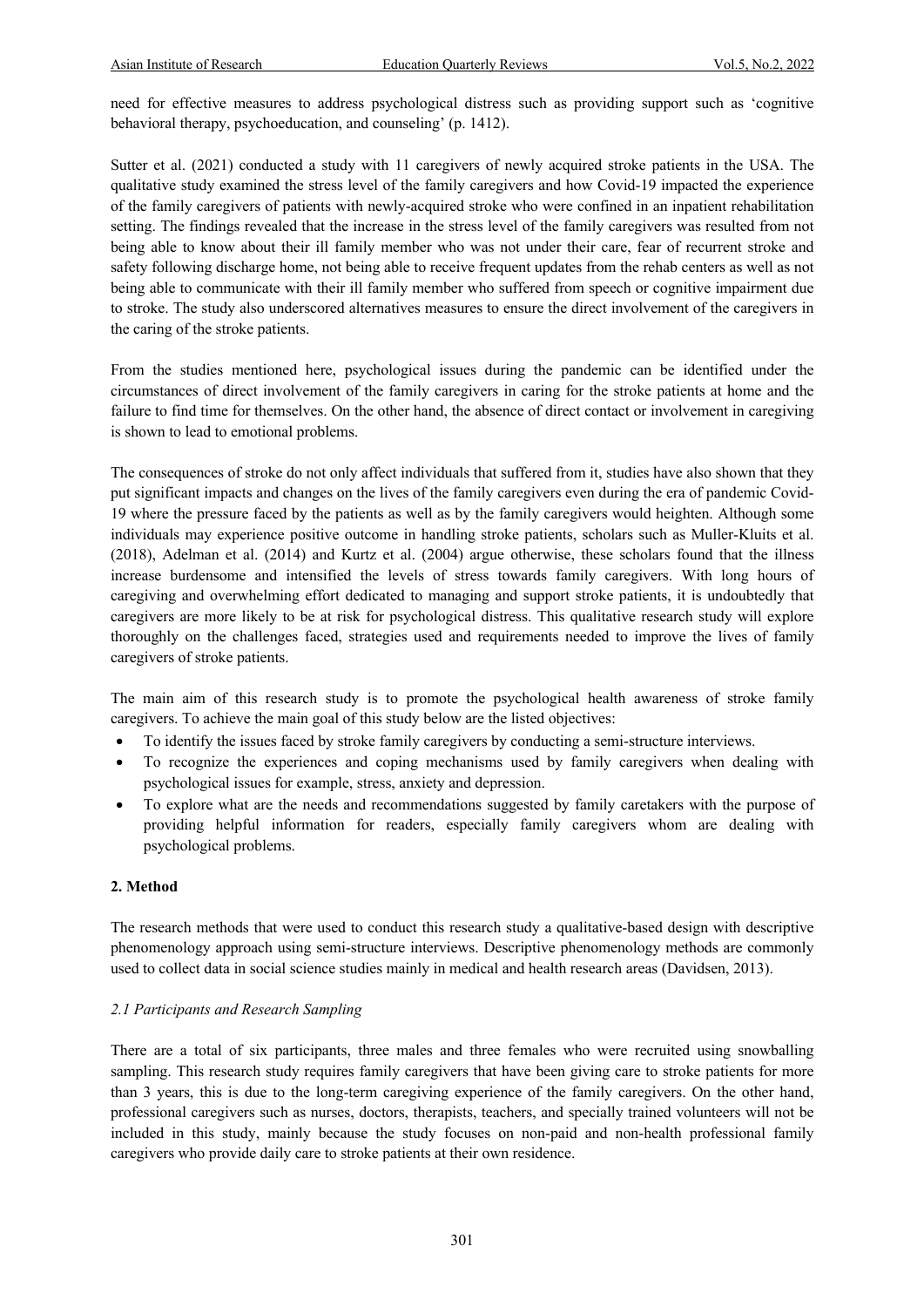# *2.2 Pilot Study*

A pilot study was carried out in this research study to ensure all the interview questions were valid and reliable for the actual study. The pilot study consisted of two participants, a male, and a female, which were recruited using snowballing sampling.

# **3. Results**

# *3.1 The Psychological Issues Experienced*

Many of the participants emphasize 'depressed' as the main form of psychological challenges they experience while giving care:

"*Oh! Many times to be honest! I often feel depressed and stressing out over everything and before I experience suicidal thoughts, mostly because I couldn't accept where I am now…"* (**Informant 1**) "*….I don't know like I feel depressed at some point…seeing my mother like this, how I am judged by my other family members, how I spend most of my time for my mother even though I am married…"* (**Informant 2**) "*Ehh always and only god knows, I feel stress, headache, feeling uneasy, depressed after years of giving care…." (***Informant 3**)

*3.2 Other challenges faced by caregivers*

#### *a) Lack of other family support*

Researcher discovers majority of the participants required their other family members to help and support them doing their daily caregiving routine. However, in some cases researcher also learned that some of the participants have no one to rely on when providing care to their stroke family members:

"*…because now both my children are married it's hard for them to take care of their mother so it's just me…*" **(Informant 3)**

Three of the participants shares that they suffered from muscle pain and backache from giving care to their family members:

"*…I do experience back ache and muscle sore from carrying my dad to his bed or to his wheelchair, imagine having to do this daily…"* (**Informant 1**)

"*…sometimes I feel like I can't stand it because my back hurts carrying her to the bed to the chair and to the dining table…."* (**Informant 3**)

*"… her body is getting stiff too lately so it's difficult to carry her around my body ache too…*" (**Informant 2**)

#### *b) Financial needs*

Another rising issue stated by family caregivers in the actual study was the financial challenges that they experienced. Daughters from the interview session express their concerns on financial support:

"*…perhaps an allowance if possible, travel allowance to be specific for gas, kitchen groceries, I believe it is not just me, but most caregivers in Brunei we are unemployed and rely on pension money or financial support from other family members…*" (**Informant 1**)

"*…financial issues sometimes, I mean there's a lot to be spent on, like diapers, milk, medication from private clinic and his necessity like sleeping pad, shampoo…"***(Informant 4**)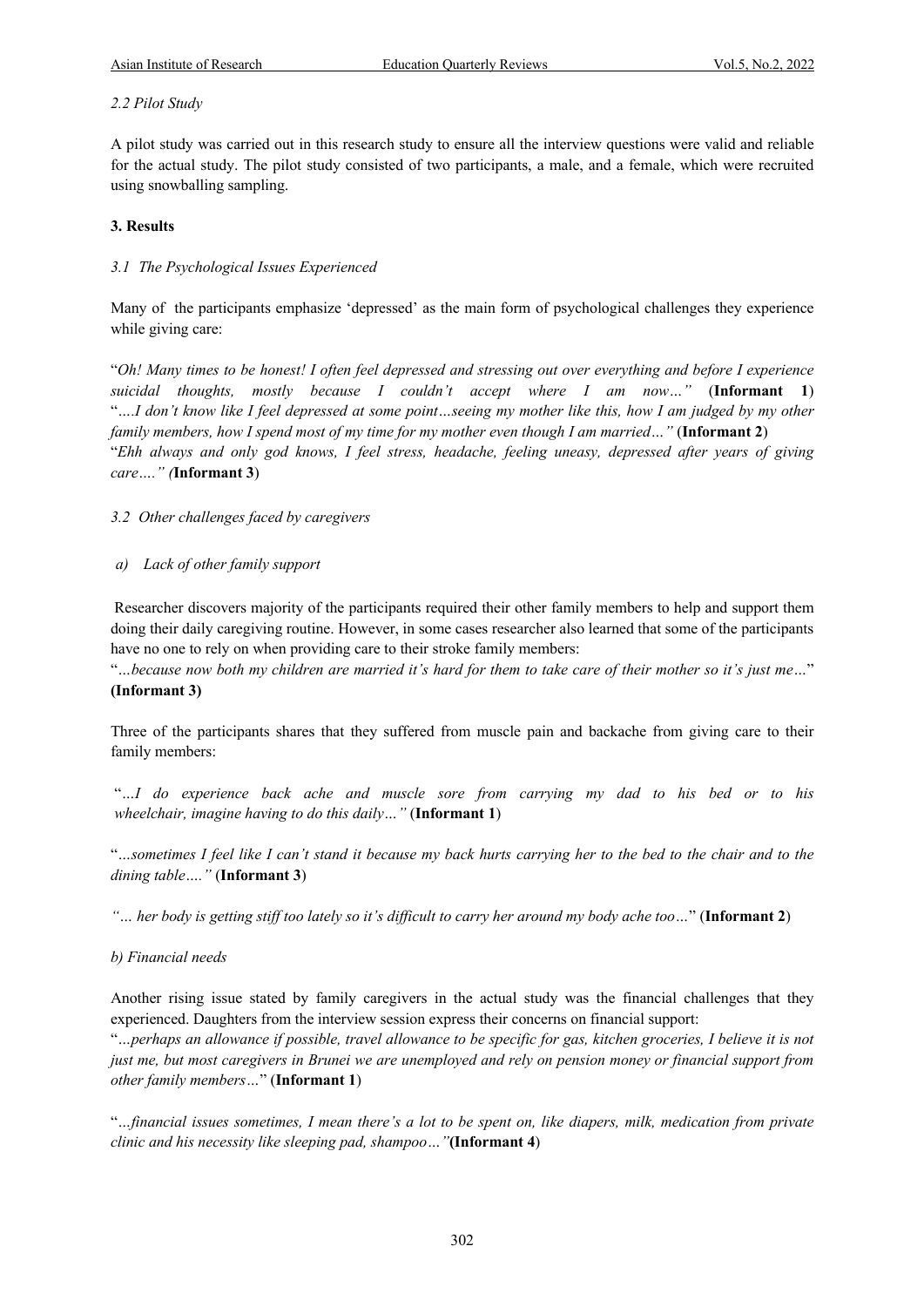#### *c) Transportation problems*

Another issue that was raised was transportation problem, one daughter expressed her worries on not having any transportation to bring her grandfather for his hospital appointment:

"*…I believe they think that we are lazy to go, but we don't have any transport, my mom is working, we only have one car, I couldn't afford to booked rental cars too…."* (**Informant 4**)

#### *d) Sleep deprivation*

*In the findings, researcher also found two participants having trouble to sleep after many hours of giving constant care to their stroke family members:* 

*"…I can't sleep well at night I kept having muscle pain and back ache, but I am thankful to have my mom here with me for emotional support…" (***Informant 1***)*

*"I'm having difficulty to sleep at night, even during the day, I think too much, I'm always worried, but most of the time it was just about taking care of my father and thinking about what my future holds…*" (**Informant 5**)

#### *e) Emotional issues*

Similar to the main psychological issues, 4 out of 6 participants in the actual study express their feelings deeply during interview while describing the issues that they experience:

*"…like seeing my sibling they are working, having children, when will it be my time? I am the eldest I want to be happy too, I am 36 years old now and I feel like I'm still figuring out what to do with life*" (Aminah) *"…the most challenging part is usually my in laws or my other families, they tend judge me…like I don't have any children because I am stress taking care of my mother, that I am not working and always depend on my husband's money and all sometimes that actually drains me, uh…. Drains my energy*" (Mariam)

#### *f) Effect relationships with family*

Similar to the findings in the pilot study another main issue is how caregiving affect family caregivers of stroke patients to have issues with their other family members:

*"…. I don't know like I feel depressed at some point especially when I fought with my husband if he doesn't understand that I have to do something for my mom…*" (**Informant 2**)

#### *3.3 Coping Mechanism Practiced by Family Caregiver in Reducing Psychological Issues*

In the findings from the actual study interviews, participants mentioned they mostly rely on religious support, problem-solving skills, outdoor activities, medication, socialize with others, and having self-time: "*I pray, recite prayers and make myself busy doing chores, I think it is important not to leave our prayers too* 

*because that is the only time you can express all your feelings of burden to Allah*" (**Informant 1**)

"*I usually cook when I'm stressed, I watch Netflix with my mom… talk to my sister… video call with my siblings…*" (**Informant 2**)

#### *3.4 The needs for Family caregivers to improve their well-being as a Caretaker*

• Family support

"*Alright for me… family, if there's no family support it will make the caregiving experience more challenging.*" (**Informant 2)**

"*…I think that it is important to have family around, even if they have their own lives, be more considerate to your elderly parents, be more understanding.*" (**Informant 3**)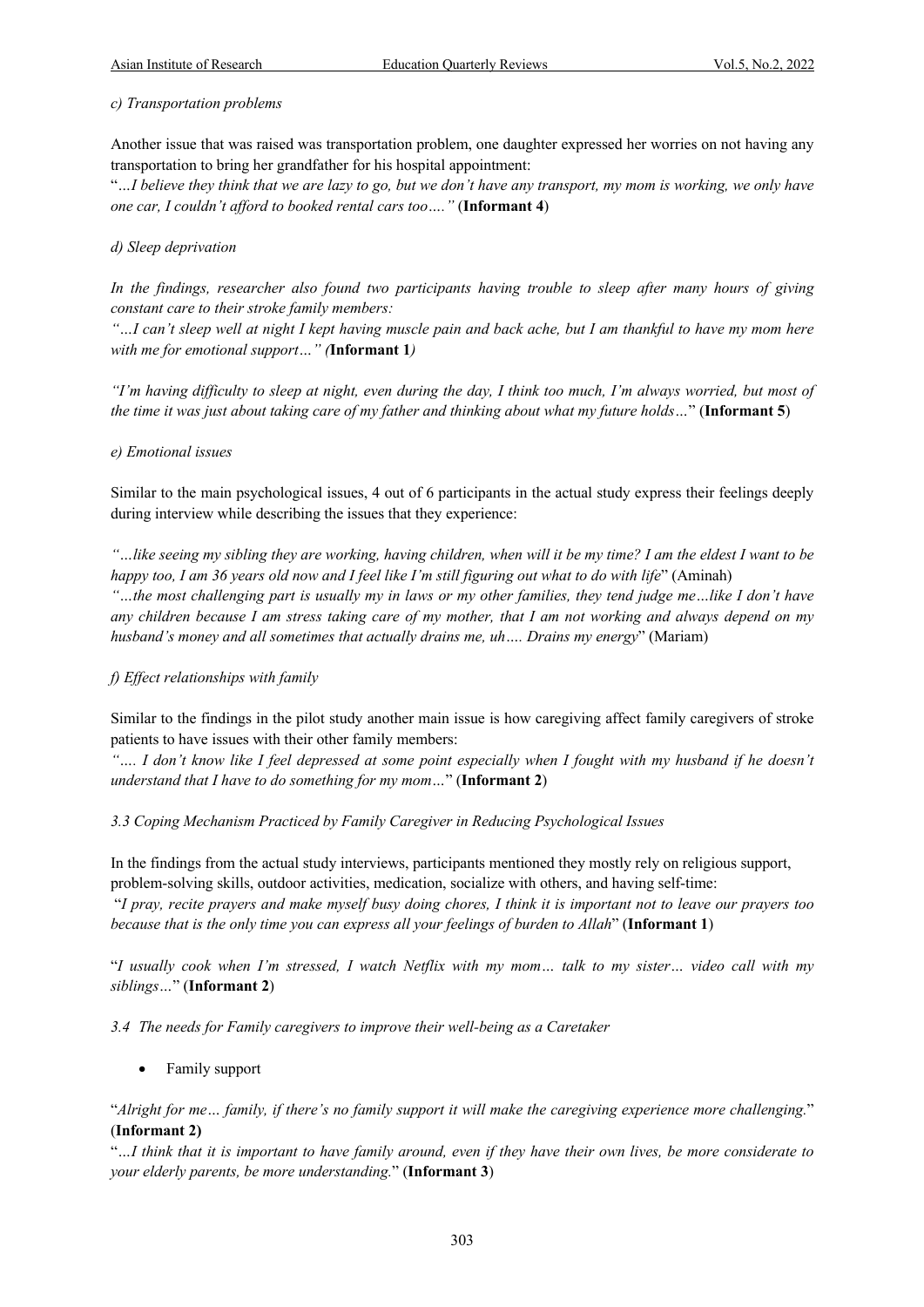Self-time

*"I think what we need as a caregiver is time for ourselves, I don't know but ever since I give care to my dad I barely have time for myself, he became my priority*" (**Informant 1**)

"*For me… making an effort is important, not just for the person you taking care of but make an effort to focus on your own health too, eat healthily, do exercise*..." (**Informant 3**)

**Awareness** 

'*…as a caregiver I think it is important for other people to understand that it is not easy doing what we do daily, and I think your study is unique because you are making an effort to share our voices that are often ignore by many…*' (**Informant 2**)

**•** Intervention programme and counselling services

"*I think it would be a miracle if Brunei were to have a form of community services especially for us caregivers, I believe we can learned from each other to ease off our burden…*' (**Informant 2**)

" *I think what I really need is counselling, I really want to figure out ways on how to better myself, not to get overstress on little things…*" (**Informant 4**)

#### **4. Discussion**

From the results of the findings, it is clear that psychological issues (stress and depression) experienced by family caregivers of stroke survivors do influence their caregiving behaviour. According to Dr. Teri Kennedy, who specialized in the health risks for family caregivers at Arizona State University, the feeling of depression and stress are common among caregivers especially among younger adults or adults themselves as they are more prone to low self-esteem, lack of social support and personal time (Kennedy, 2016).

There are many other challenges experienced by family caregivers apart from psychological distress, this includes the seven recorded findings such as lack of other family support, physical pain, financial needs, transportation problems, sleep deprivation, emotional issues, and effect relationship with other family members. Similar to Bevans and Sternberg's research study on caregiving burden and health effects of family caregivers of chronic patients, the challenges that are highly agreed on were sleep deprivation, financial issues, lack of strong support system and intense caring and over-dependency (Bevans & Sternberg, 2012).

Family caregivers, especially the long-term family caretakers who dedicated their time and energy to providing care to chronic patients at home are no exception to receiving full support from different groups of people, especially from medical practitioners and society. It is also important that family caregivers are able to find coping strategies that could help them in their daily caregiving routine. For instance, as mentioned in the result findings above, acceptance, spiritual support, problem-solving skills, medication, making an effort for the family caregiver's own health, and self-time became some of the strategies that family caretakers believe would help them to survive in the long run. In a country such as the United States of America, scholars such as William et al. (2014) found that not only do family caregivers in Toronto need their family support in caregiving but formal supports were also imperative for family caregivers such as planning ahead, joining intervention programme and promote awareness.

#### **Acknowledgment**

Special thanks are dedicated to all respondents involved in this study, for committing their time to be interviewed.